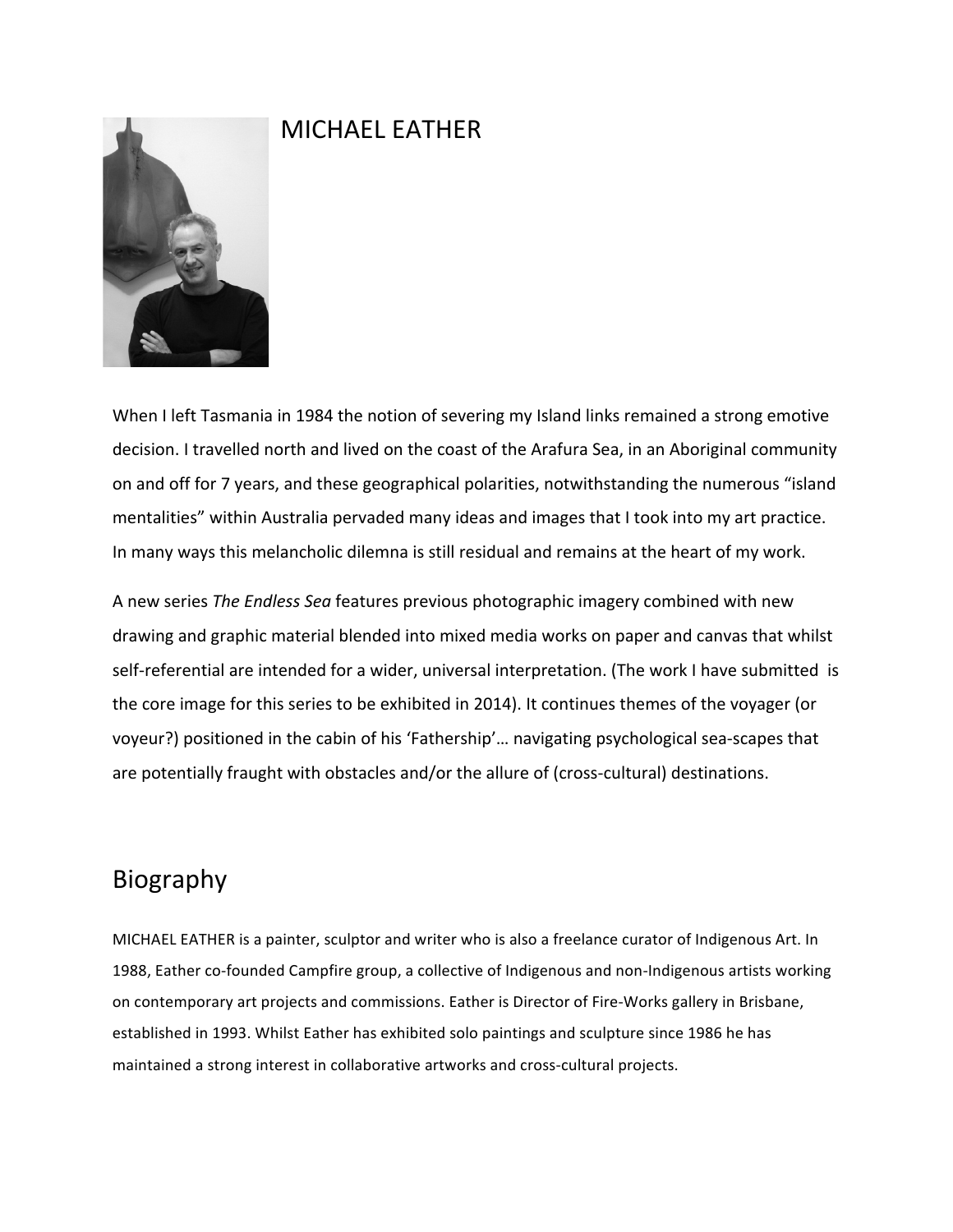1963 Born Launceston, Tasmania, Australia 1980-83 Bachelor of Fine Arts, Sculpture Major, Visual Arts Teaching Tasmanian School of Art, University of Tasmania 1995-98 Lecturer (Contemporary Australian Indigenous Art) Queensland College of Art, Griffith University Currently lives and works Brisbane Australia. Represented by Heiser gallery Brisbane. Maunsell-Wickes, Sydney; Despard Gallery, Hobart; & ARTStation, Austria

## **Selected Solo Exhibitions**

2005 At the end of the day, Heiser gallery Brisbane

2005 The Secret Chord, Despard Gallery, Hobart

2004 New Sculpture, Maunsell-Wickes at Barry Stern Gallery, Sydney

2003 Black and White, ARTstation, Kollmitzberg, Austria

1989- 2002 8 solo exhibitions, Bellas Gallery, Brisbane

1992-95 2 solo exhibitions Sutton Gallery Melbourne

1997 Skin and Division, Brisbane City Gallery

1989 Relief, Museum of Contemporary Art, Brisbane

1987 Backlog: Season of Doubt, Museum of Contemporary Art, Brisbane

1986 Recent Campfires, Studio exhibition Mactaggarts Woolsheds, Brisbane

## **Selected Group Exhibitions**

2006 Double Take, Museum Of Brisbane, Brisbane City Gallery